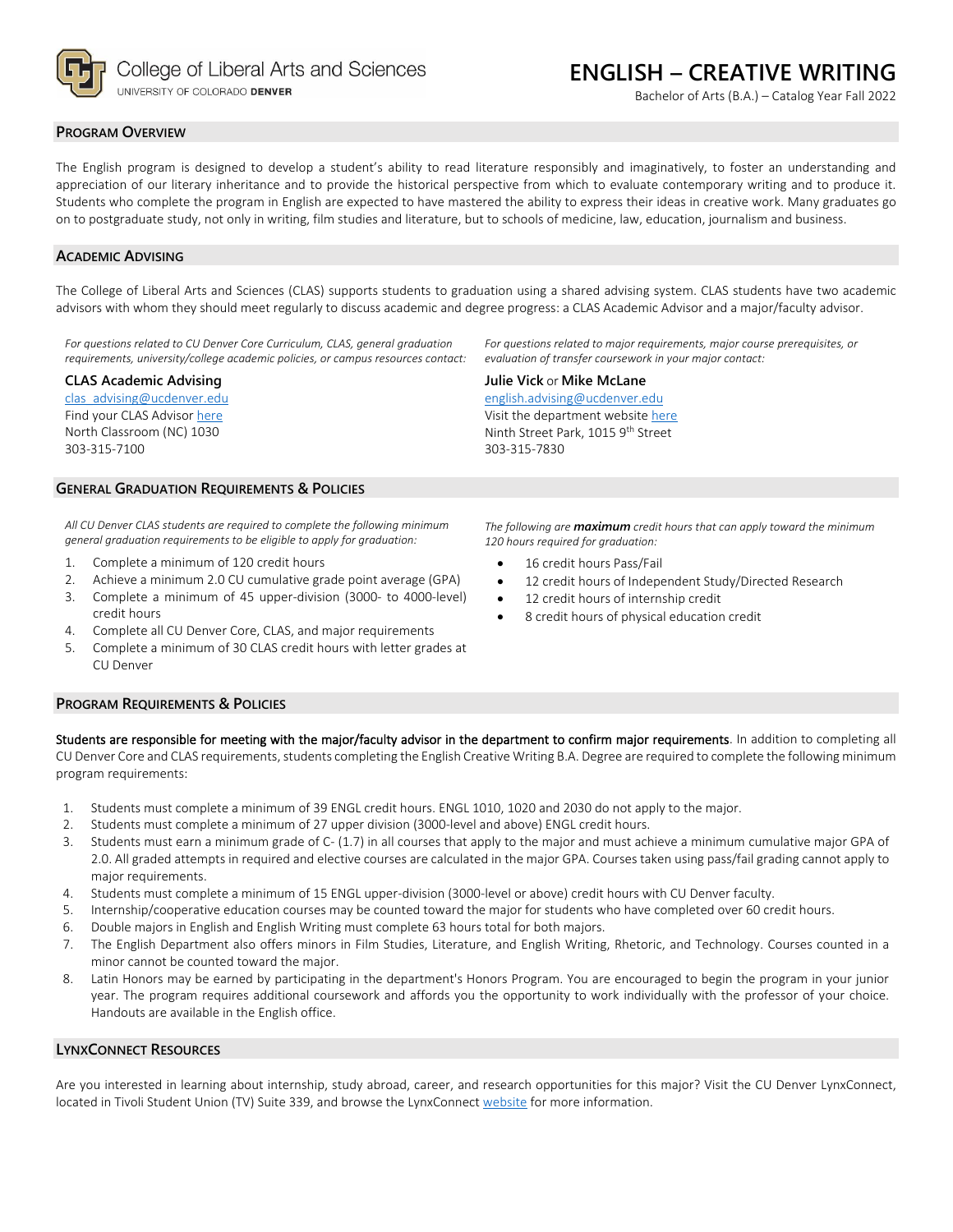

# **ENGLISH – CREATIVE WRITING**

Bachelor of Arts (B.A.) – Catalog Year Fall 2022

| <b>Degree Requirements</b>                                                                                                                                                                                                      | <b>Credits</b> | <b>Notes</b>                                                                                                                                                                                                       |  |  |  |  |
|---------------------------------------------------------------------------------------------------------------------------------------------------------------------------------------------------------------------------------|----------------|--------------------------------------------------------------------------------------------------------------------------------------------------------------------------------------------------------------------|--|--|--|--|
| * Course prerequisites change regularly. Students are responsible for consulting advisors and the class schedule in the student portal for prerequisite information. *                                                          |                |                                                                                                                                                                                                                    |  |  |  |  |
| <b>CU Denver Core Curriculum Requirements</b>                                                                                                                                                                                   | $34 - 40$      | <b>CU Denver Core Curriculum Requirements</b>                                                                                                                                                                      |  |  |  |  |
| <b>CLAS Graduation Requirements</b>                                                                                                                                                                                             | $15 - 29$      | <b>CLAS Graduation Requirements</b>                                                                                                                                                                                |  |  |  |  |
| <b>ENGL Major Requirements</b>                                                                                                                                                                                                  | 39             | 27 credit hours must be upper-division                                                                                                                                                                             |  |  |  |  |
| <b>ENGL Required Courses</b>                                                                                                                                                                                                    |                |                                                                                                                                                                                                                    |  |  |  |  |
| ENGL 2450 Introduction to Literature                                                                                                                                                                                            | 3              | *Prerequisite: ENGL 1020 (recommended)                                                                                                                                                                             |  |  |  |  |
| Complete a Poetry or Fiction Track                                                                                                                                                                                              |                |                                                                                                                                                                                                                    |  |  |  |  |
| <b>Poetry Track Required Courses</b>                                                                                                                                                                                            |                |                                                                                                                                                                                                                    |  |  |  |  |
| ENGL 3020 Poetry Workshop                                                                                                                                                                                                       | 3              |                                                                                                                                                                                                                    |  |  |  |  |
| ENGL 3050 Fiction Workshop                                                                                                                                                                                                      | 3              |                                                                                                                                                                                                                    |  |  |  |  |
| ENGL 4025 Advanced Poetry Workshop                                                                                                                                                                                              | 3              | *Prerequisite: ENGL 3020                                                                                                                                                                                           |  |  |  |  |
| FNGL 4160 Poetics                                                                                                                                                                                                               | 3              | *Prerequisite: ENGL 2450                                                                                                                                                                                           |  |  |  |  |
| ENGL 4820 Senior Poetry Workshop                                                                                                                                                                                                | 3              | *Prerequisite: ENGL 4025                                                                                                                                                                                           |  |  |  |  |
| ENGL 4166 History of American Poetry or                                                                                                                                                                                         | 3              | *Prerequisite: Sophomore Standing (for 4166)                                                                                                                                                                       |  |  |  |  |
| ENGL 4801 Special Topics in Creative Writing: Poetry                                                                                                                                                                            |                | *Prerequisite: ENGL 2156 recommended (for 4801)                                                                                                                                                                    |  |  |  |  |
| <b>Fiction Track Required Courses</b>                                                                                                                                                                                           |                |                                                                                                                                                                                                                    |  |  |  |  |
| ENGL 3020 Poetry Workshop                                                                                                                                                                                                       | 3              |                                                                                                                                                                                                                    |  |  |  |  |
| ENGL 3050 Fiction Workshop                                                                                                                                                                                                      | 3              |                                                                                                                                                                                                                    |  |  |  |  |
| ENGL 4055 Advanced Fiction Workshop                                                                                                                                                                                             | 3              | *Prerequisite: ENGL 3050                                                                                                                                                                                           |  |  |  |  |
| ENGL 4610 Narrative: Form and Theory                                                                                                                                                                                            | 3              | *Prerequisite: ENGL 2450                                                                                                                                                                                           |  |  |  |  |
| ENGL 4850 Senior Fiction Workshop                                                                                                                                                                                               | 3              | *Prerequisite: ENGL 4055                                                                                                                                                                                           |  |  |  |  |
| ENGL 4200 Survey of the English Novel to 1900 or ENGL 4220 African-<br>American Literature or ENGL 4230 The American Novel or ENGL 4236 The<br>American Short Story or ENGL 4802 Special Topics in Creative Writing:<br>Fiction | 3              | *Prerequisite: Sophomore Standing and ENGL 2156 recommended (for<br>4802)                                                                                                                                          |  |  |  |  |
| <b>ENGL Major Electives</b><br>See department for approved list of courses.<br><b>Estimated General Electives</b>                                                                                                               |                | Check individual courses for prerequisites. ENGL 3001, 3106, 3416,<br>4800*, 4801*, 4802*, and 4810 are strongly recommended. *Special<br>Topics courses may be taken more than once, if the topics/titles differ. |  |  |  |  |
|                                                                                                                                                                                                                                 |                | General Elective credits will vary based on Core & CLAS Requirements.<br>Consult with CLAS Advisor.                                                                                                                |  |  |  |  |
| <b>Total Minimum Credit Hours:</b>                                                                                                                                                                                              | 120            | 45 credit hours must be upper-division                                                                                                                                                                             |  |  |  |  |